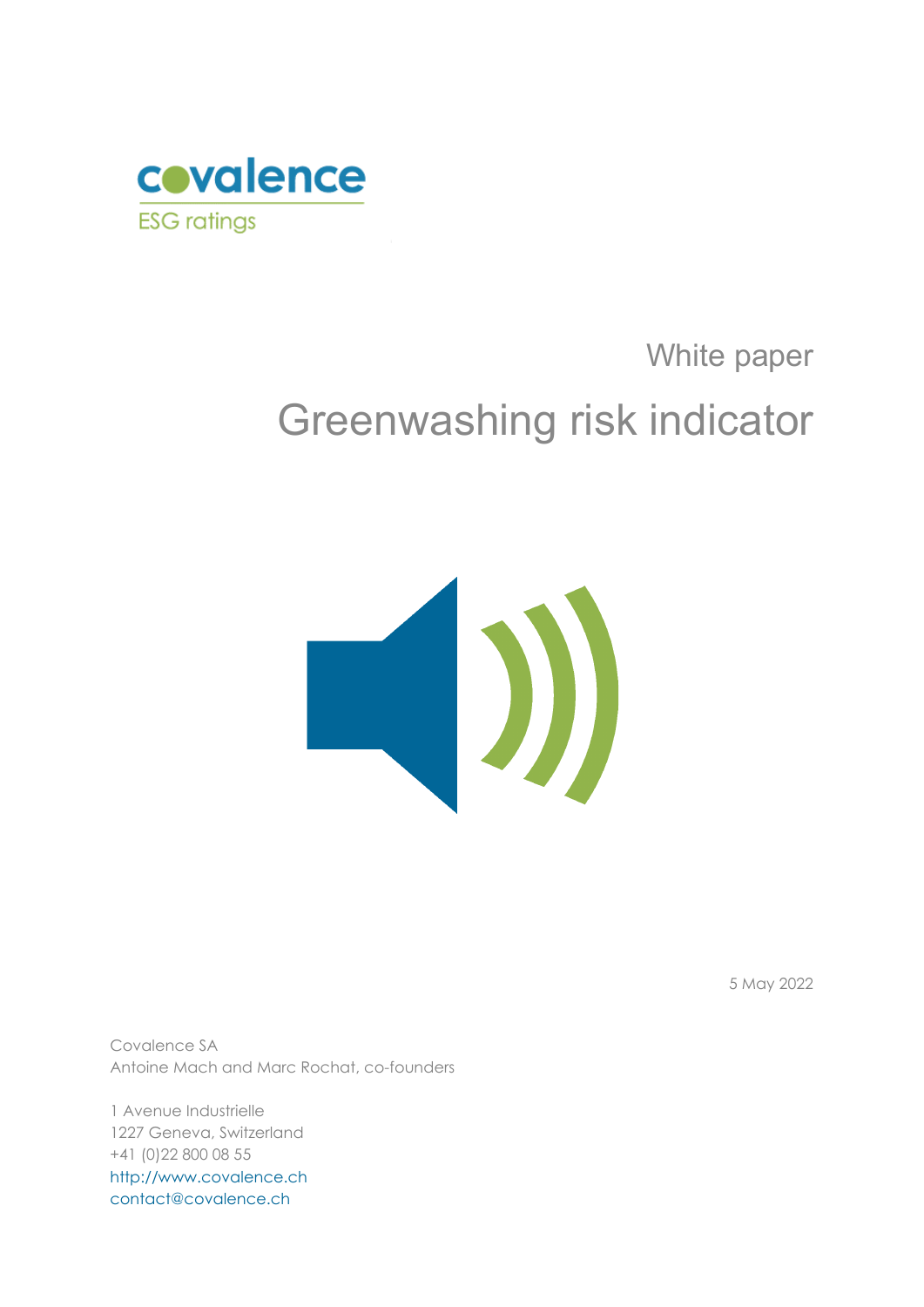## **Introduction**

Covalence's ESG rating system has been enriched with a greenwashing risk indicator highlighting discrepancies between self-reported intentions and stakeholder perceptions. This new indicator gives a more realistic picture of companies' ESG credentials while enabling to assess the credibility of sustainability commitments, analyze ESG risks, identify future leaders and spot companies showing most progress.

As of April 30, nearly 1,200 companies out of the more than 13,000 monitored (9%) present a risk of greenwashing on at least one of the three pillars Environment, Social, Governance.

The greenwashing risk indicator is obtained by comparing forward-looking and backwardlooking news sentiment. Forward-looking news data covers companies' sustainability commitments and aspirational statements, while backward-looking data reflects how stakeholders perceive their achievements and past actions.

## **Rationale**

Why did we develop a greenwashing risk indicator? While sustainable investment represents 37% of assets under management worldwide[1](#page-1-0), there are increasing claims and fears of greenwashing in finance, be it from asset owners, finance professionals, academics, international organizations, market supervision authorities, and NGOs. In the broader public, the very idea of sustainable investments is often being challenged or depicted in negative, even cynical terms. Hence, it is important that these claims and fears of greenwashing are addressed seriously.

Our actual and potential customers - mostly investment professionals - are increasingly calling for forward-looking ESG data. Several of them are not fully satisfied with ESG ratings currently offered by major providers, as these are mostly backward-looking and are quite uncorrelated one from another. Forward-looking ESG data is believed to provide information not yet integrated by market players.

In Covalence's existing rating system, certain companies register a high ESG score and a low level of current controversy thereby obtaining a high score and a risk considered as "mitigated". By comparing forward-looking and backward-looking data, discrepancies and incoherencies between companies' commitments and realizations can be identified and integrated into the risk assessment.

<span id="page-1-0"></span><sup>&</sup>lt;sup>1</sup> According to the Global Sustainable Investment Alliance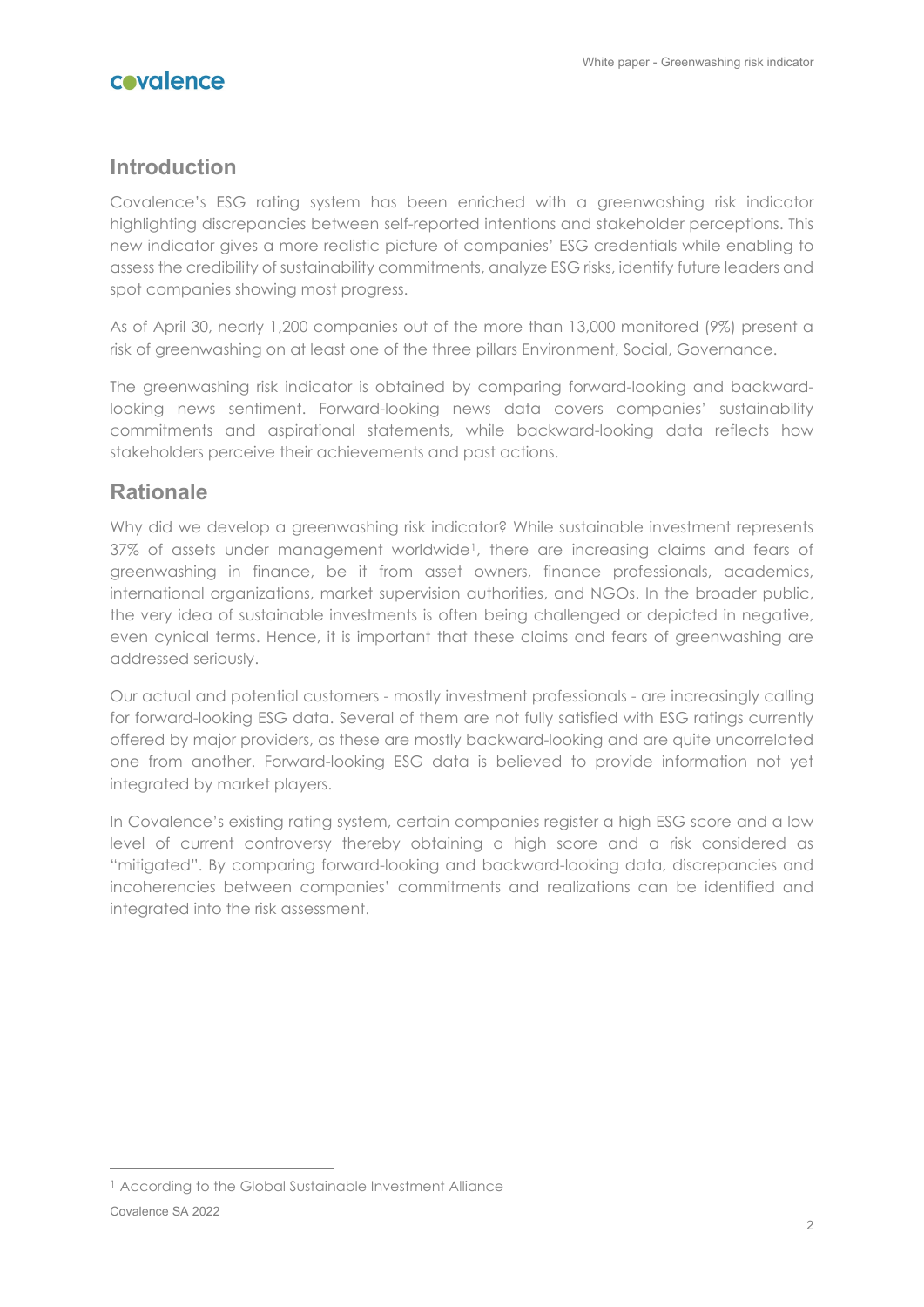

## **Methodology**

Covalence's ESG ratings are based on two types of data: quantitative indicators, which draw upon data disclosed annually by companies, and used to calculate a disclosure score; and news-based data, which takes positive and negative news published by the media and other stakeholders to calculate a reputation score following sentiment analysis.

The greenwashing risk indicator is calculated using news-based data. As a first step, the news data is tagged with forward-looking elements: prospective keywords such as "net-zero", "commitment" or "target", future dates, quantities, and units of measurement. This tagging allows to split the news data into two groups: forward-looking data and backward-looking data.

The former describes companies' commitments, targets, and ambitions in terms of sustainability, while the latter covers companies' achievements, legacies and past controversies.

#### **Headlines found in forward-looking news data**

- o *3M plans to reduce use of virgin fossil-based plastic by 56,700 tons by 2025*
- o *Ericsson to provide one million children, youth access to digital learning skills by 2025*
- o *Ryanair s'engage à 12,5% de carburant durable d'ici 2030*
- o *Glencore commits to net zero emissions by 2050*
- o *Phillips 66 to cut 30% greenhouse gas emissions by 2030*

#### **Headlines found in backward-looking news data**

- o *Boohoo agrees to preliminary terms in U.S. class action lawsuit*
- o *Feds responding to reports of oil, chemical spills after Ida*
- o *Investigates Story Leads to Larger Fines for Eversource*
- o *2021 a 'Landmark' for Corporate Human Rights Litigation*
- o *First rehabilitated birds released after being oiled at Phillips 66's Alliance refinery*

A sentiment, or reputation score, is calculated for both data sets, forward-looking and backward-looking. The basic metrics used are quantities of news items gathered on the web that can be coded as having a positive or negative polarity towards named companies.



Positive news articles are called "endorsements", while articles with negative polarity are "controversies".

A historical erosion factor is applied to the quantities of positive and negative news with recent articles weighting more than older ones. The sentiment, or reputation score, is given by the share of positive news over the total of positive and negative news.

The following scores are calculated for each of the E, S, and G dimensions: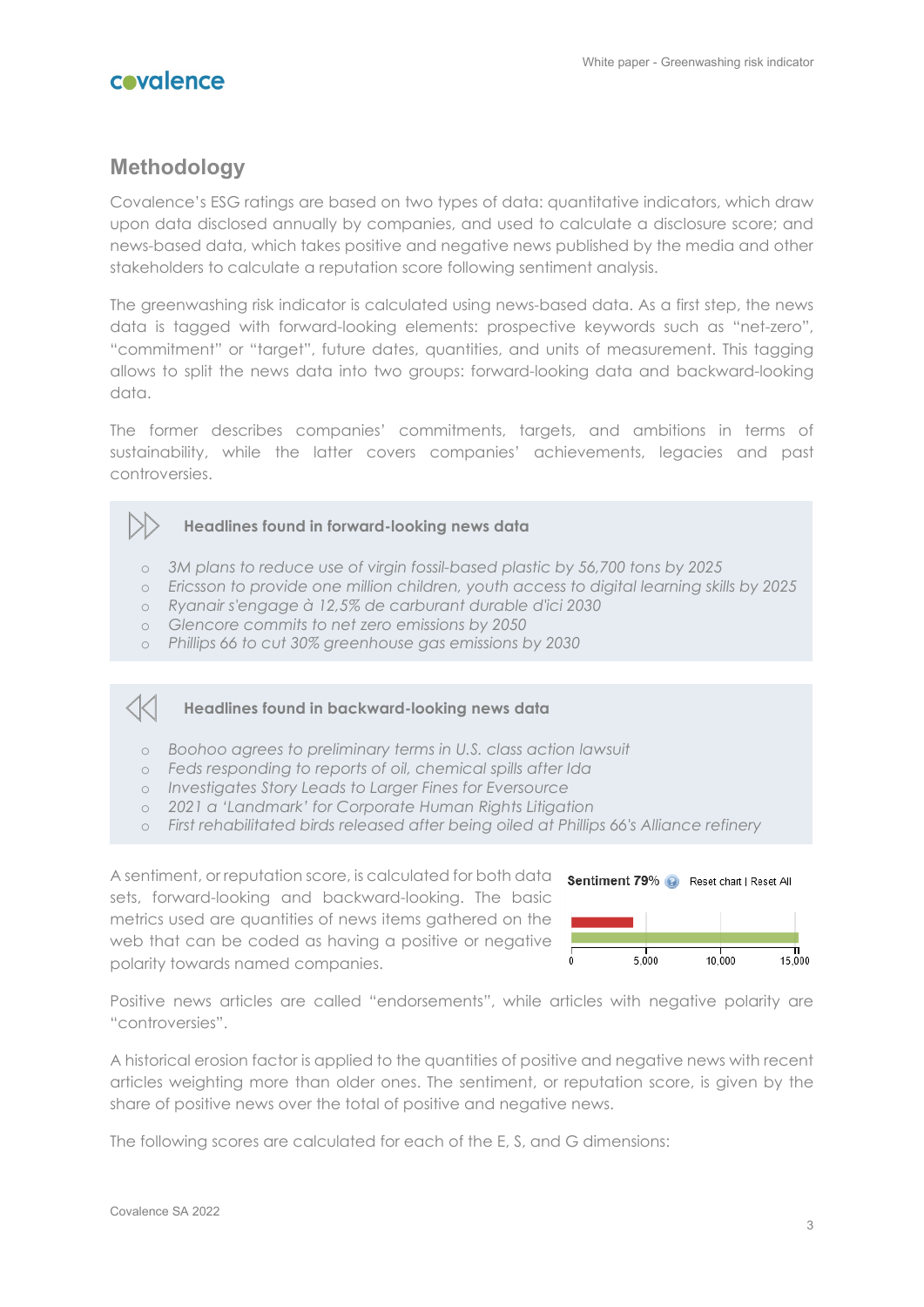**Forward-looking sentiment**: reputation score based on forward-looking news data, reflecting sustainability commitments, targets, and ambitions

**Backward-looking sentiment**: reputation score based on backward-looking news data, reflecting achievements, legacies, and past controversies

**Greenwashing risk indicator**: difference between backward-looking sentiment and forwardlooking sentiment (based on standard deviation from the mean value)

| Sentiment analysis applied to ESG news data                                              |          |                                                                                                      | Greenwashing risk indicator      |  |
|------------------------------------------------------------------------------------------|----------|------------------------------------------------------------------------------------------------------|----------------------------------|--|
| <b>Forward-looking</b><br>sentiment<br>Reflecting commitments,<br>targets, and ambitions | $\rm{~}$ | <b>Backward-looking</b><br>sentiment<br>Reflecting achievements,<br>legacies, and past controversies | Medium or high greenwashing risk |  |
|                                                                                          | $\simeq$ |                                                                                                      | Low greenwashing risk            |  |
|                                                                                          |          |                                                                                                      | Green muting risk                |  |

When both sentiment scores are similar, the greenwashing risk is considered as **low**, and commitments as **credible**, in line with data describing the past. Such similarity does not inform on the absolute strength and ambition of commitments, but rather on their coherence with what companies have achieved so far, in relative terms. Companies are believed to 'walk the talk'. This situation is represented with a white color.

When the forward-looking sentiment is superior to the backward-looking sentiment, a medium or high **greenwashing risk** is identified, signaling potential discrepancies between companies' announcements and their actual practices. The credibility and trustworthiness of corporate commitments are challenged by past wrongdoings and controversies. Companies are thus suspected of 'not walking the talk'. Such cases are indicated in red.

When the forward-looking score is inferior to the backward-looking score, the greenwashing risk is negative: we rather face a **green muting risk,** indicating a lack of commitments due to missing sustainability strategy, to a hiding posture (**voluntary green muting**); this situation could also be due to commitments made inaudible as being frequently or systematically associated with controversies (**forced green muting**). Such cases are also indicated in red.

The greenwashing risk indicator is calculated with the ESG news database run by Covalence since 2002. The data is first classified according to 50 criteria inspired by the Global Reporting Initiative (GRI).

It is then recoded with hundreds of topics and subtopics and classified into 11 dimensions and 3 categories: Environment, Social, Governance.

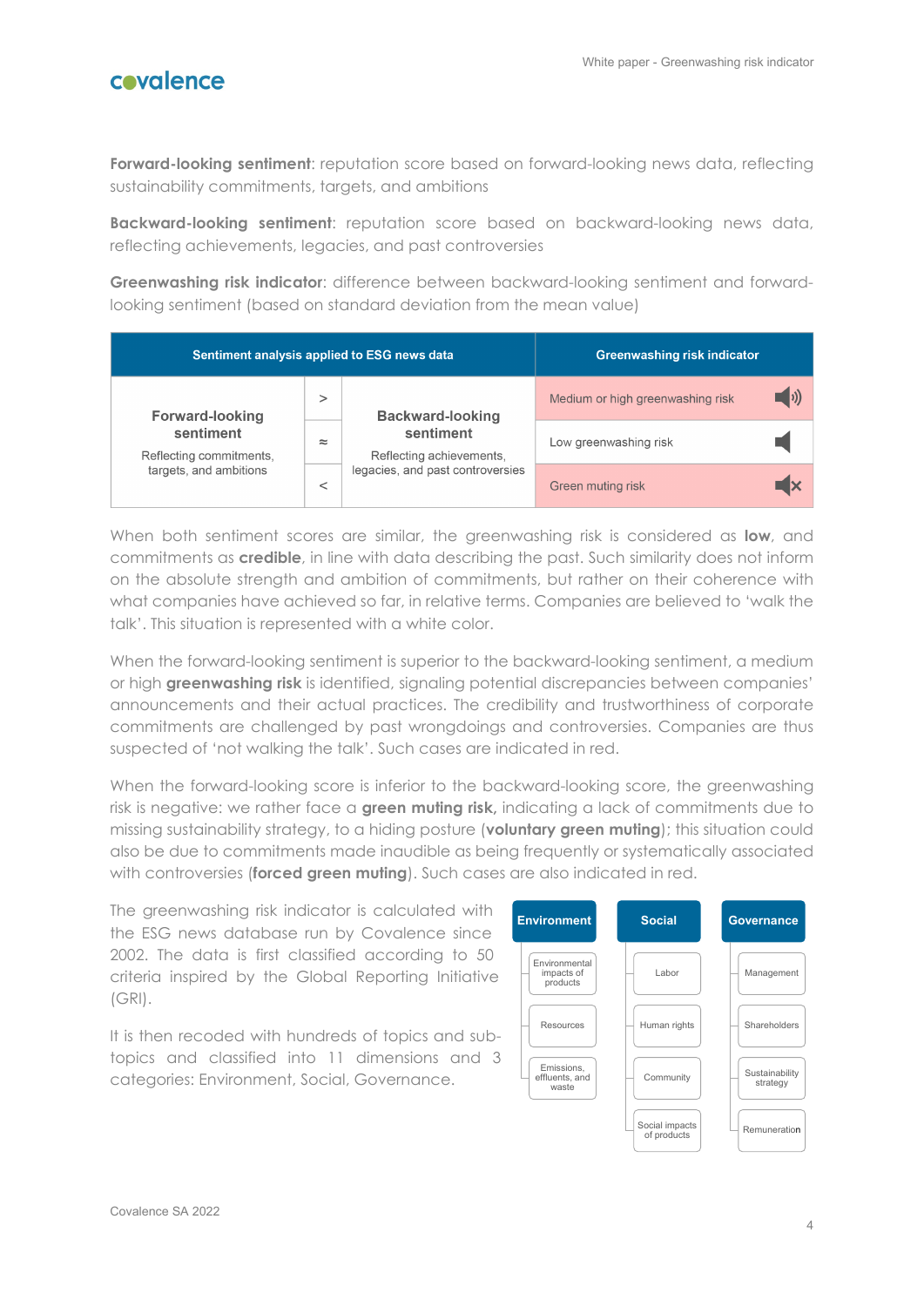## **Case studies**

To understand how this greenwashing risk indicator works, let's consider various case studies.



#### **Case Study 1: Volkswagen**

Prior to 2015, Volkswagen was widely considered as an industry leader, a best-in-class automobile company in terms of sustainability, announcing various commitments and initiatives such as jobs creation, child safety, youth training, and energy-efficient vehicle. This translated in a high forward-looking sentiment, indicating ambitious ESG commitments and policies.

During the pre-2015 period, however, the company had been involved in several controversies, notably the 2013 car recalls in Australia and China and the price fixing scandal in 2014. Such controversies have resulted in the decline of backward-looking sentiment for that period. Subsequently, the gap between the two scores (forward-looking and backward-looking) widened, indicating a high greenwashing risk in the company's Social dimension. **Such risk could have been taken into consideration by investors to reduce exposure to Volkswagen in 2013 or 2014, prior to the company's Dieselgate emission scandal (September 2015).**

This case study demonstrates how the greenwashing risk indicator applied to the E, S, and G dimensions is useful for analyzing potential **offsetting** of sustainability credentials; a company may appear as a leader in one dimension (E), while facing controversies in another (S). It is therefore important to analyze a company's performance separately in the E, S, and G dimensions.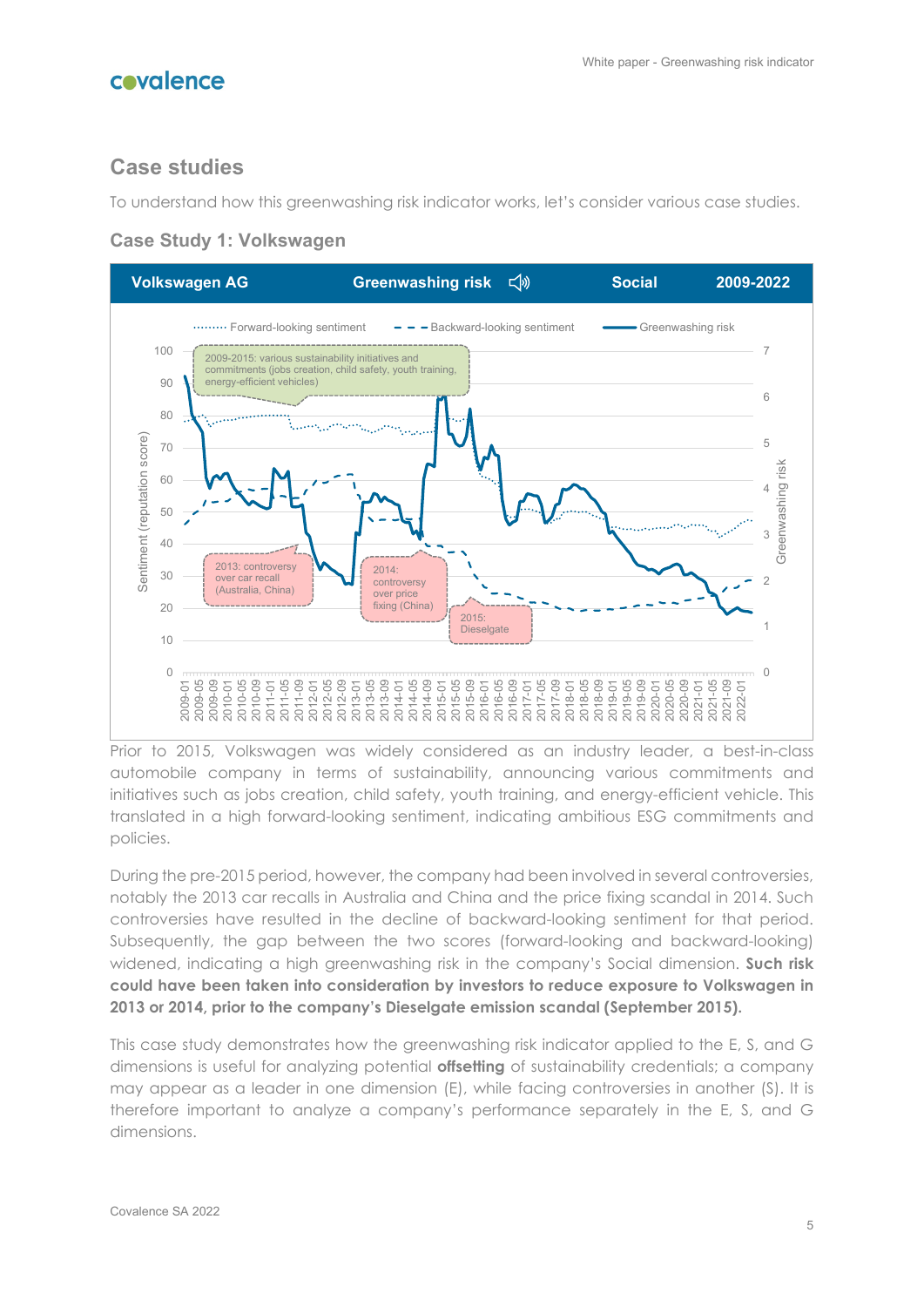



## **Case Study 2: BP**



Since 2005 BP made several commitments relating to renewable energy projects (solar, biofuels, etc.), hence achieving a relatively high forward-looking sentiment. Meanwhile, BP has been involved in several controversies, such as that in 2009 where the company paid US\$180m to settle clean air violations at Texas City Refinery.

Such controversies have caused the backward-looking sentiment to decline, and also cause the gap to widen with the forward-looking sentiment. As such, **a medium greenwashing risk was identified in the 2009-March 2010 period, before the Deepwater Ocean oil spill occurred. This indicator could have been useful for reducing investment exposure to BP.**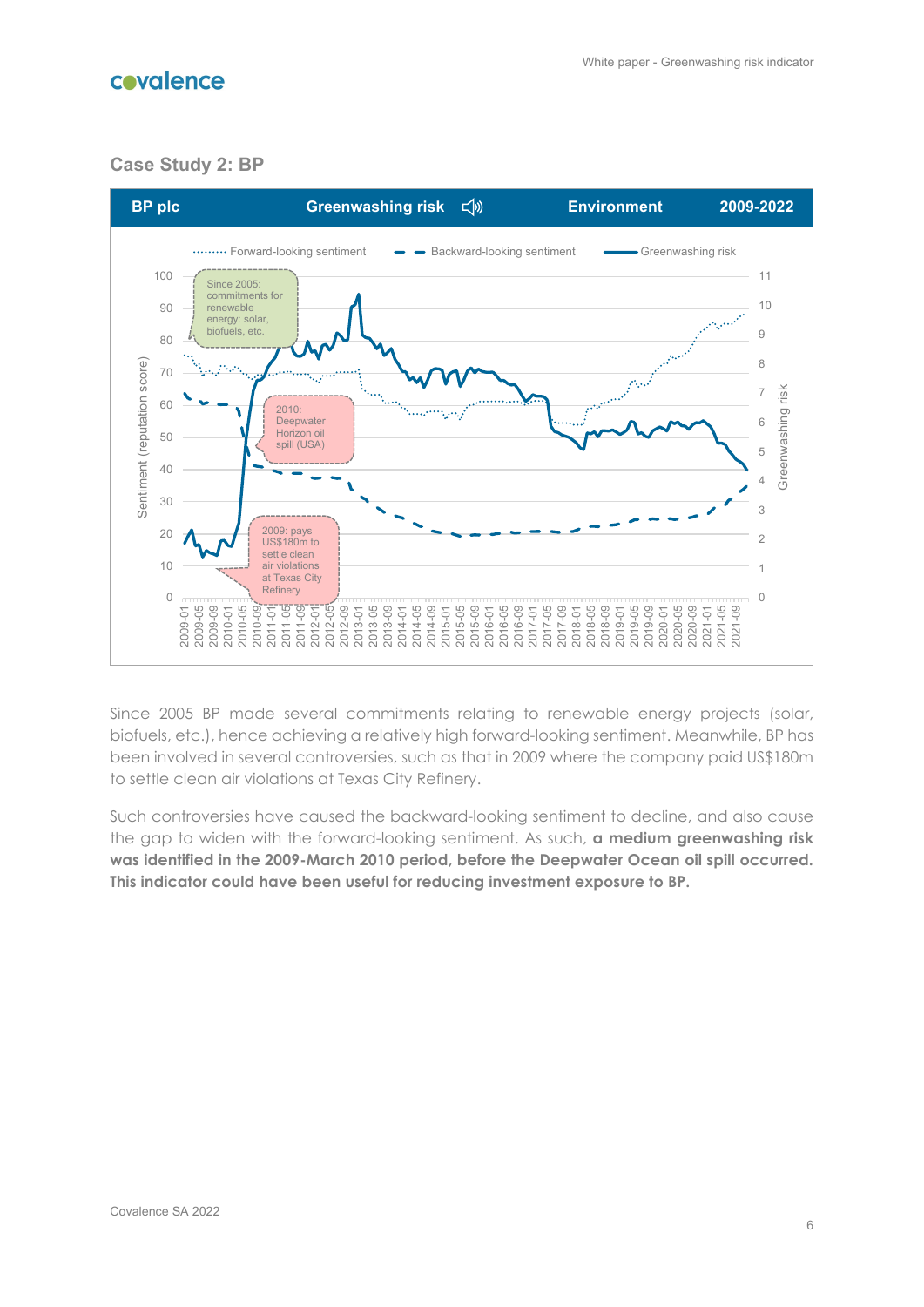

### **Case Study 3: Glencore**



Since 2019-2020, Glencore has been actively communicating about its commitments for fair sourcing of cobalt and lithium and its net-zero emissions plans. This increased the forwardlooking sentiment.

However, during that time the backward-looking sentiment remained below average, because of persisting allegations and controversies over issues such as water use and pollution in Peru, Australia, and Colombia (Cerrejon mine).

Due to the gap between both scores, **2017 Glencore continued to carry a high greenwashing risk in the Environment dimension**. Such analysis may be justified in view of **the recent complaint**  filed with the Swiss Fairness Commission in April 2022 by the Coalition for Responsible Multinationals, **accusing Glencore of greenwashing**.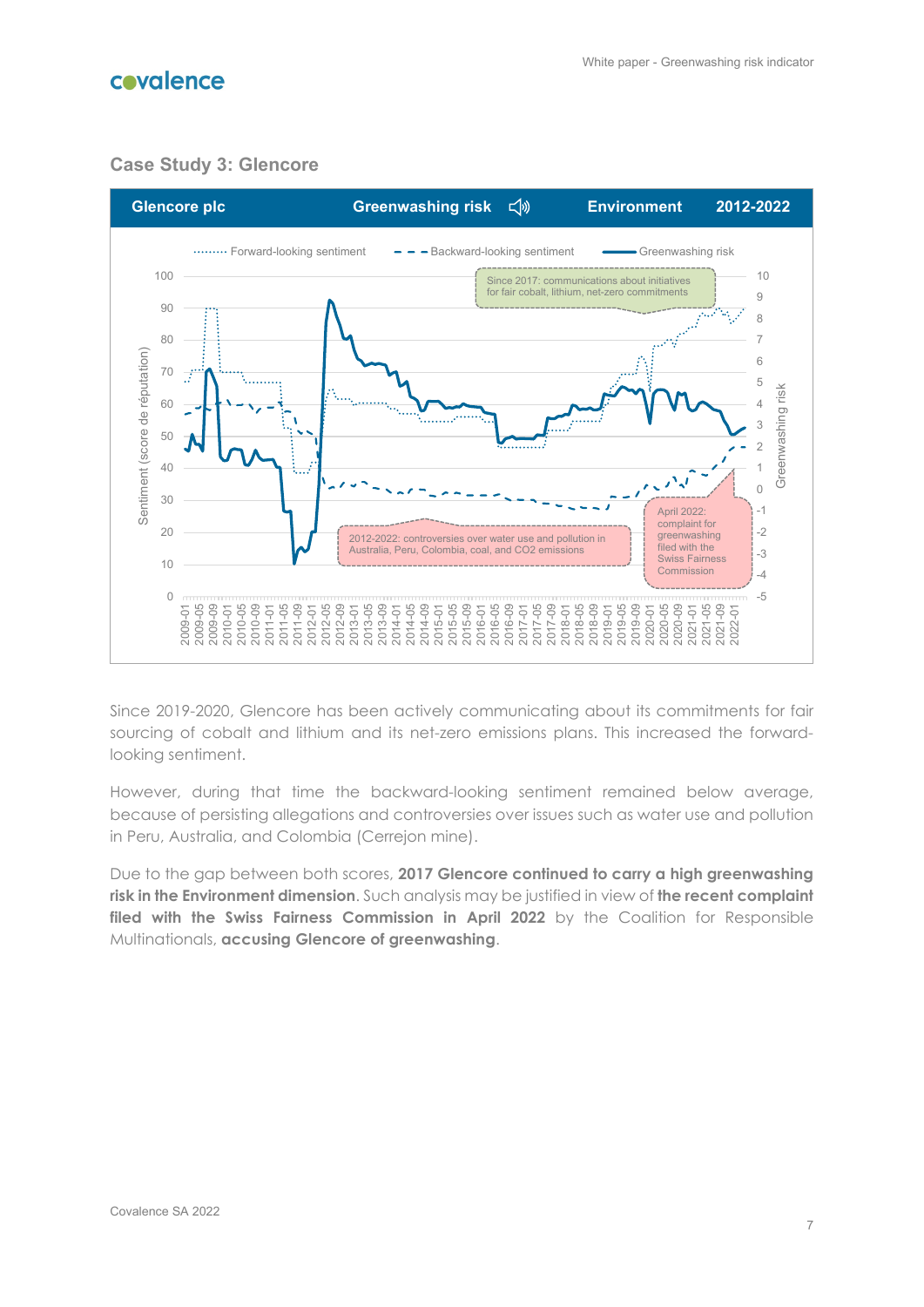

#### **Case Study 4: Ryanair**



From 2009 to 2016 Ryanair registered very little positive news about their environmental commitments. The company seem to have chosen a low profile (voluntary green muting). Ryanair started communicating its green ambitions from 2016 and included matters such as energy efficiency, carbon calculator, carbon offsetting, or sustainable fuel. **In 2020, Ryanair even claimed to be "Europe's lowest emission airline".**

Such announcements made the company's forward-looking reputation score go up. In the meantime, the backward-looking reputation score remained relatively low due to controversies over carbon offsetting and their 2020 advertisement being banned by UK's Advertising Standards Agency. **Ryanair's greenwashing risk remains high**.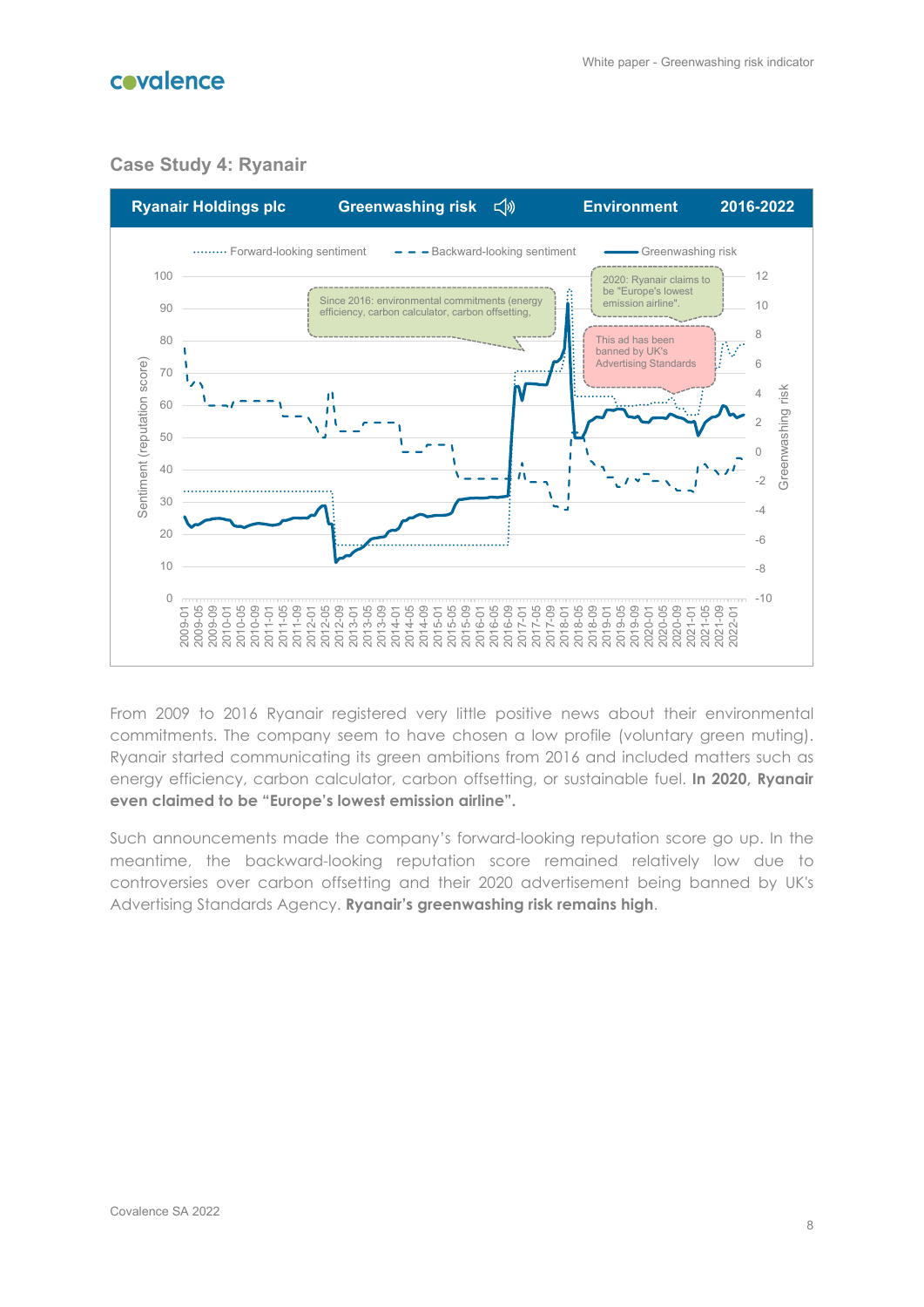

#### **Case Study 5: Credit Suisse Group**

Over the entire period (2009-2021) the forward-looking sentiment calculated for Credit Suisse remained at a high level (above 80). This reflects several of the company's sustainability commitments including: committing £250bn for sustainable financing by 2030 and to limit spending in the oil and gas sector; joining RE100 and committing to 100% renewable electricity (2020); and, Net Zero Banking Alliance, committing to net zero emissions by 2050 (2021).

Conversely, the backward-looking sentiment score has followed a negative trend since 2015. Controversies over the bank's financing activities linked to deforestation and pollution, as well as a Greenpeace report, which found that Credit Suisse's green funds were not in fact climatefriendly, may have been attributable to this finding.

**Due to the widened gap between forward-looking and backward-looking sentiments, a high or medium greenwashing risk has been identified for Credit Suisse since 2015.**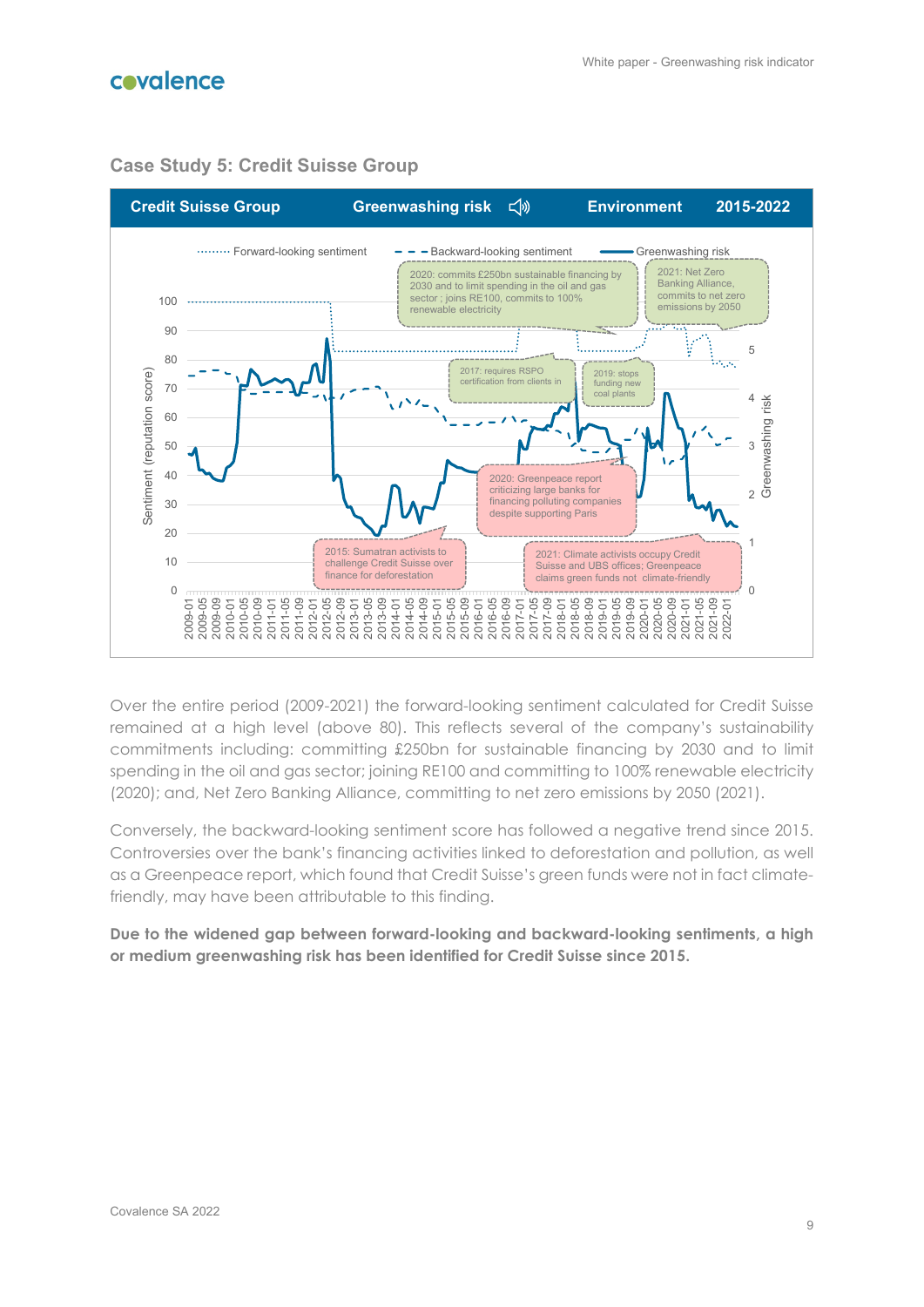

#### **Case Study 6: Ericsson**



**Since 2020, Ericsson has been communicating various initiatives and commitments regarding their sustainability strategy**: youth access to digital learning, partnership with UNICEF to map schools internet access, and green digital initiative. Subsequently, their **forward-looking reputation score increased.**

Contrastingly, **Ericsson's backward-looking sentiment declined from 2016 onwards. This downwards trend was due to alleged corruption cases** in China, Vietnam, Djibouti and other countries (probe in 2016, settlement in 2019). **Due to the widened gap between forward-looking and backward-looking sentiments, a high greenwashing risk has been identified for the company since 2019**.

Echoing this assessment, in March 2022 Ericsson, its CEO and its CFO have been sued in a US class action lawsuit over the company's past conduct in Iraq.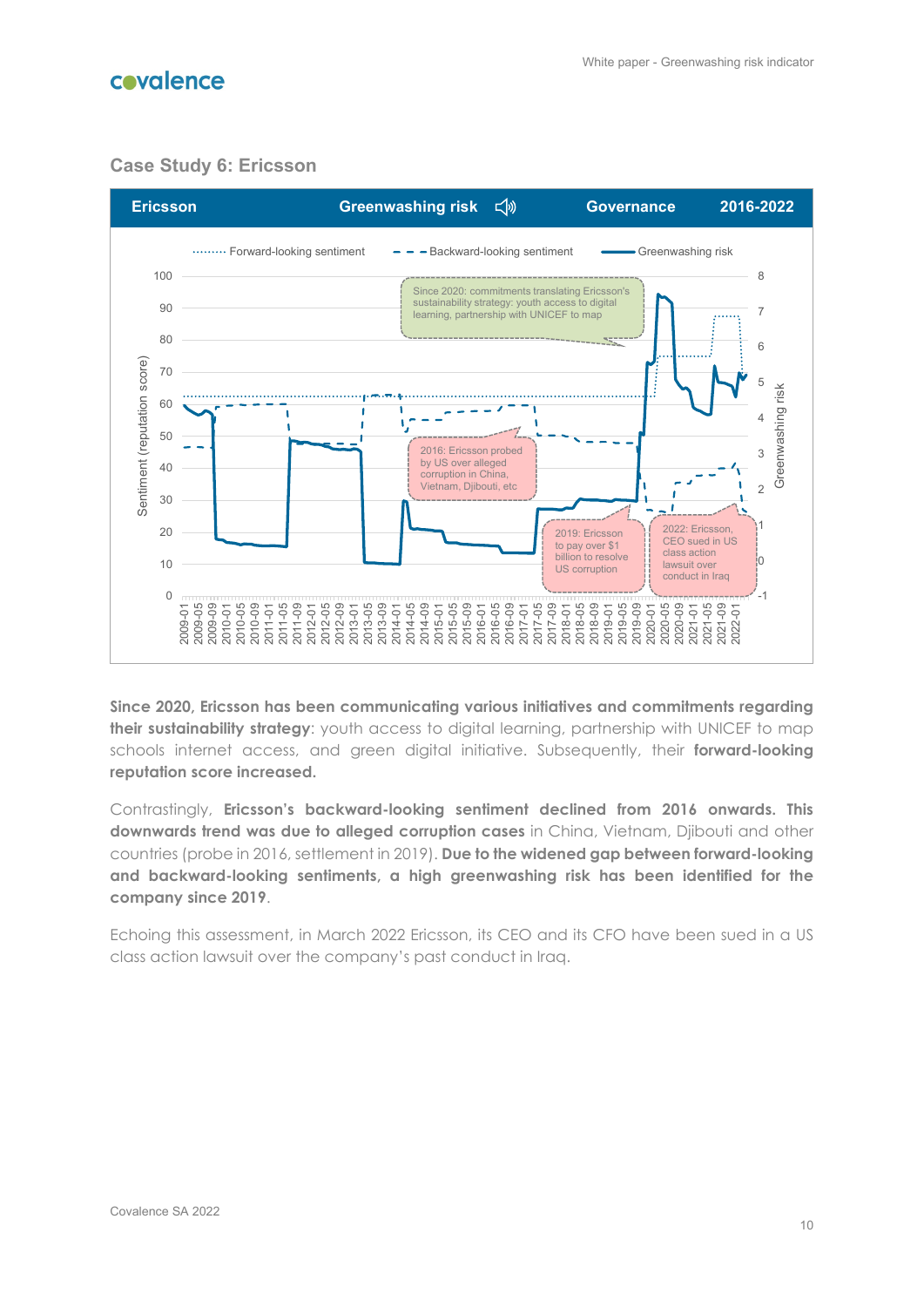

### **Case Study 7: 3M**



**Since 2015, 3M has been announcing several environmental commitments** including 100% Global Renewable Electricity Goal, Water Resilience Coalition, and 125 million euros fund dedicated to fighting pollution caused by toxic compounds such as Perfluoroalkyl and Polyfluoroalkyl Substances (PFAS). Such commitments translated in a high (> 80) forwardlooking sentiment.

However, during that period, **the sentiment of 3M in the backward-looking data indicated that their ESG achievements and legacies suffered due to controversies over chemical disposal lawsuit (USA), PFAS pollution (USA, Belgium), or water pollution (USA).**

Therefore, an increasing high greenwashing risk has been identified for 3M in the Environment dimension.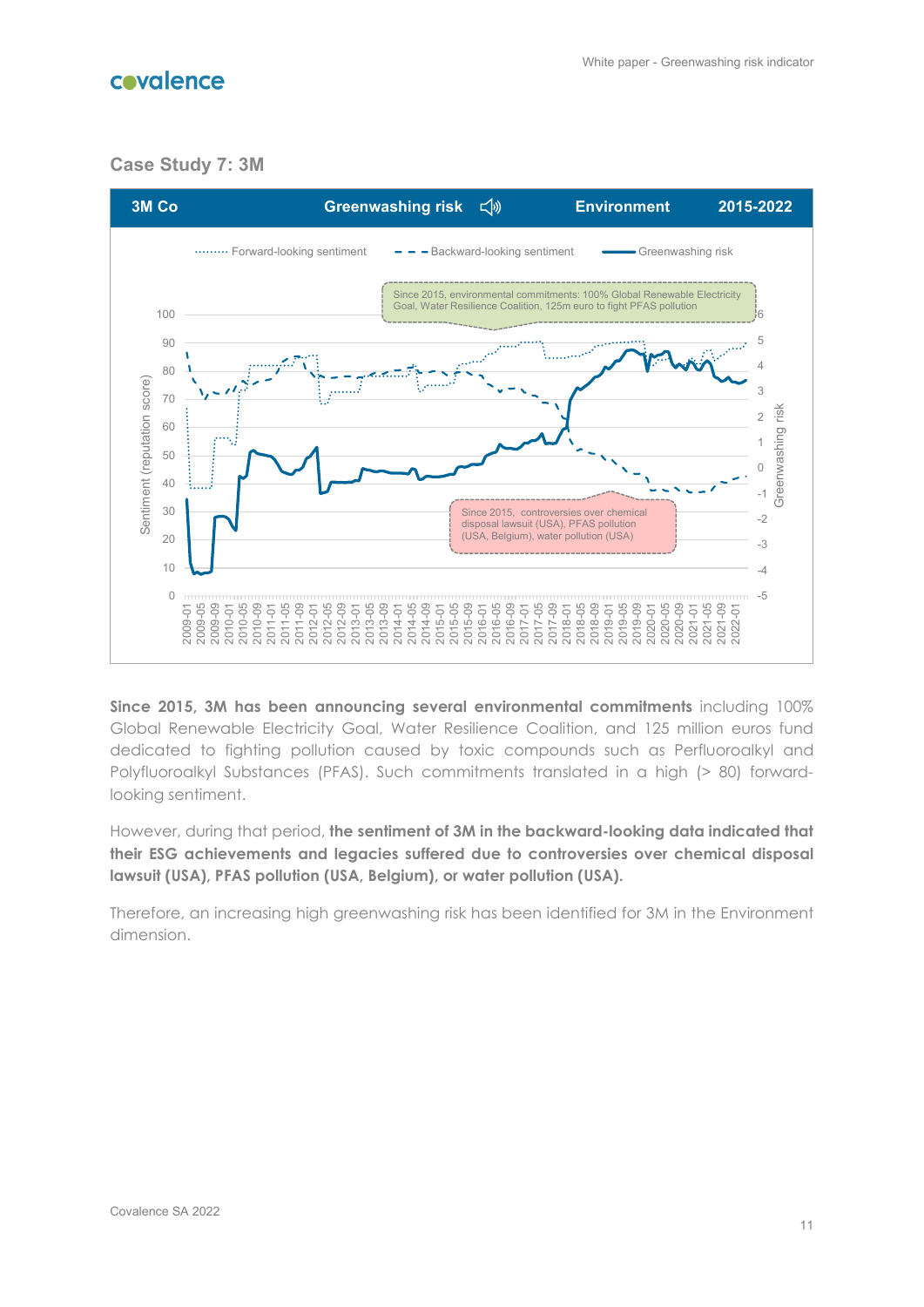

### **Case Study 8: Richemont**



In 2021, Cartier, an affiliate of luxury group Richemont, co-founded the Watch & Jewellery Initiative 2030 together with Kering.

**The Watch & Jewellery Initiative 2030 is a global initiative** open to all Watch and Jewellery players committed to a common core of key sustainability goals in three areas: building climate resilience, preserving resources, and fostering inclusiveness.

#### **This initiative has been commented positively by various media and stakeholders and has made the forward-looking sentiment of Richemont rise.**

Also in 2021, Business of Fashion magazine published their **Sustainability Index**. While no company was found on top of the table ("**Fashion Industry Failing To Meet Green Targets**"), **Richemont appeared at the bottom**, just ahead of Under Armor (15 companies were ranked).

This story generated **negative media coverage** for Cartier and Richemont, causing their backward-looking sentiment to fall, widen the gap with their forward-looking sentiment. Consequently, this signals a **high greenwashing risk** for Richemont.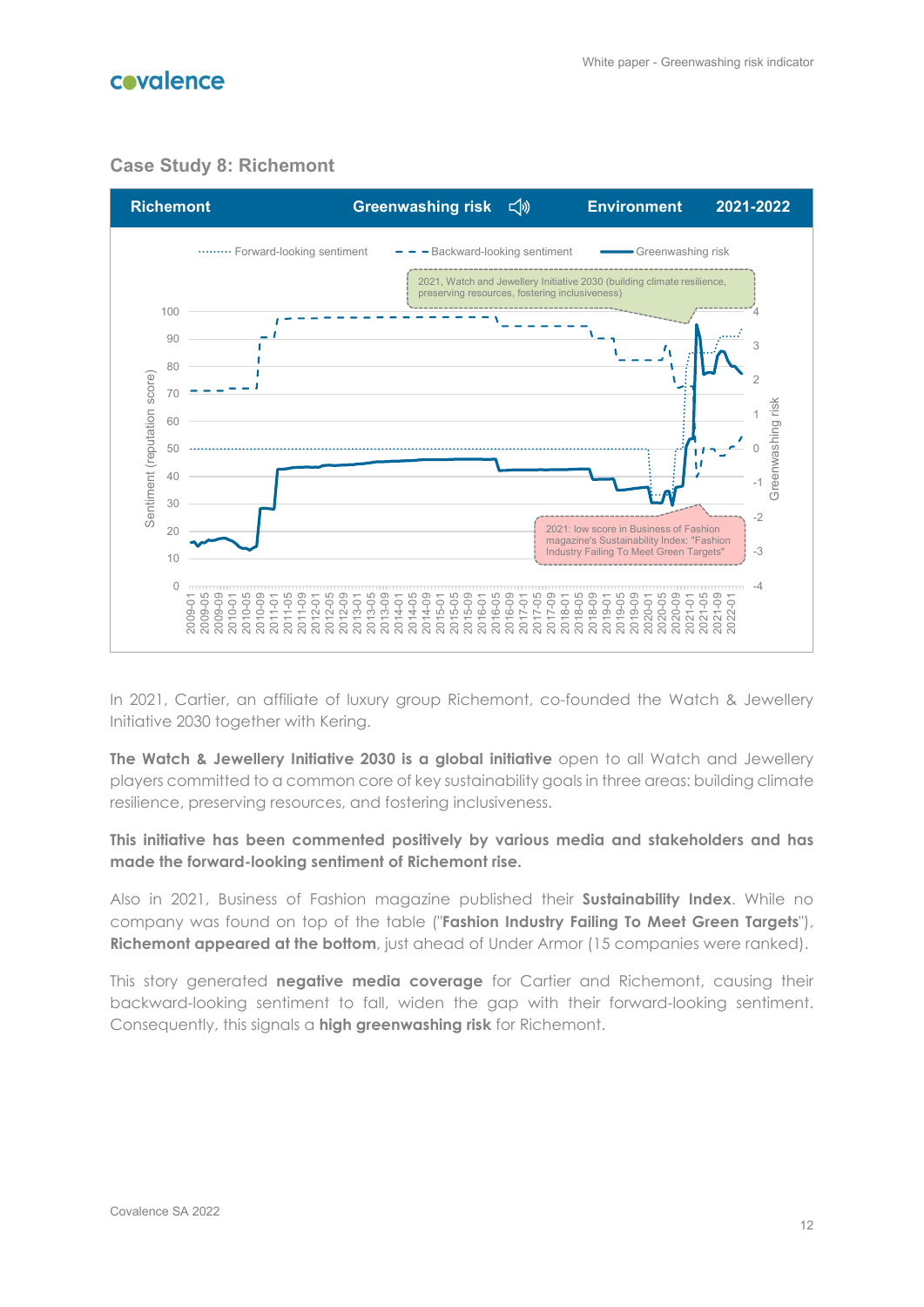

#### **Case Study 9: Sulzer**



From 2009 to 2021, little information could be found in Sulzer's forward-looking data for the Social dimension, and it included some negative comments relating to job cuts. As a result, its **forward-looking sentiment remained below average**.

In the meantime, Sulzer achieved an above-average backward-looking sentiment, reflecting various philanthropic activities and achievements featured in sustainability reports.

As their backward-looking score is superior to the forward-looking score, **a green muting risk was identified**. It seems that for an extended period of time, the company adopted a cautious, discrete position, and a reluctance to define and communicate an ambitious ESG strategy. This started to change in 2021, when Sulzer announced an ESG strategy that covered carbon footprint, inclusion & diversity, and responsible sourcing.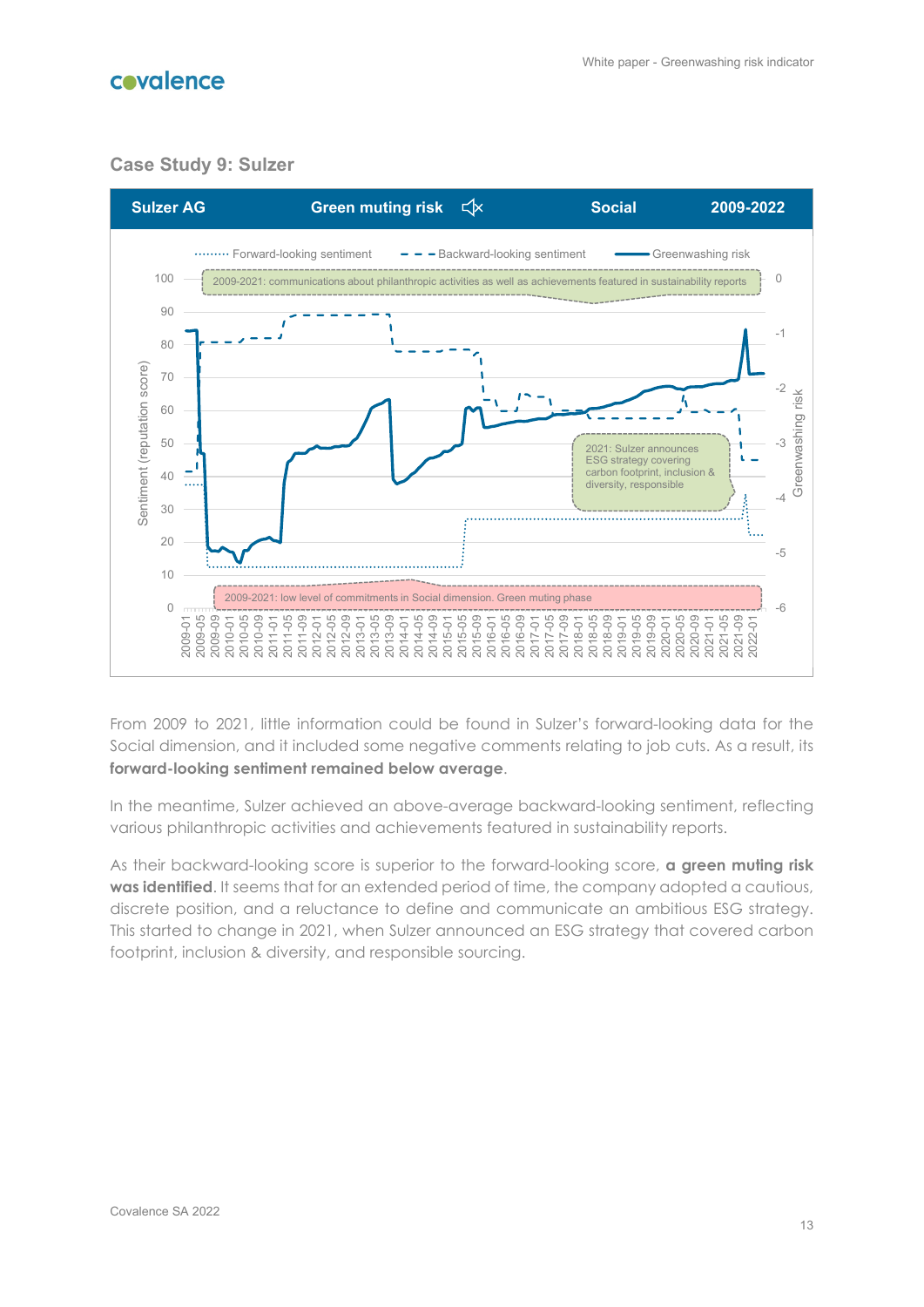

## **Aggregated results**

The next few pages present aggregated results of the greenwashing risk indicator at industry groups, sub-industry and country level.

### **Distribution**

Four situations are considered: low, medium, and high greenwashing risk, as well as mute (green muting risk). The chart below shows how the greenwashing risk indicator is distributed among the four situations in the 2009-2022 (April) period. Percentages indicate the share of months with high, medium, low, or negative (green muting) greenwashing risk.



#### **Distribution of greenwashing risk indicator in 2009-2022 (April) period:**

It is in the Social dimension that the most instances of medium or high greenwashing risk are found (30%), followed by Governance (25%) and Environment (17%).

Considering green muting risk (negative greenwashing risk), Governance shows the most cases (23%), followed by Social (15%), and Environment (12%).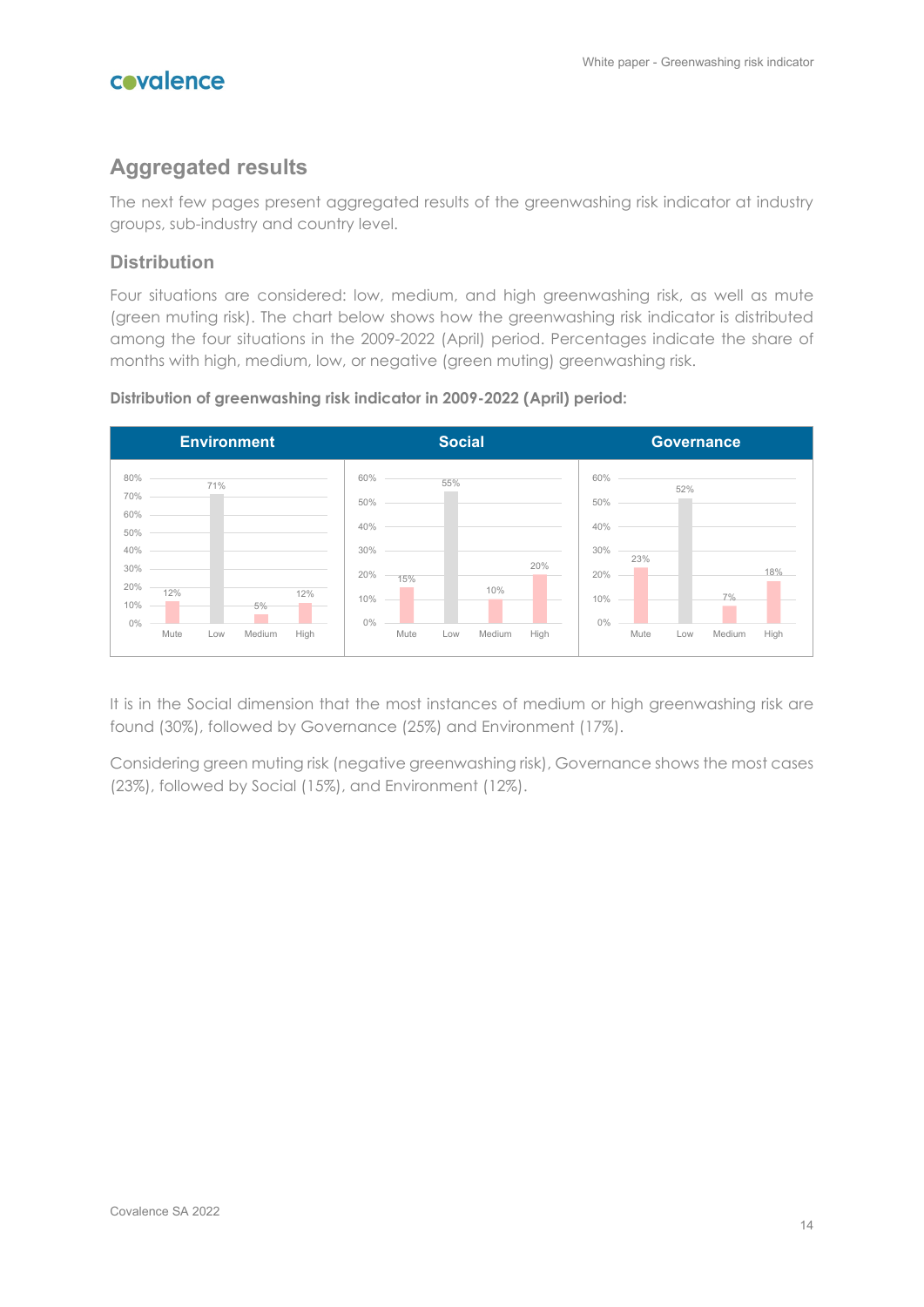

#### **Industry groups and sub-industries**

This section looks at differences found among industry groups and sub-industries (GICS) in terms of greenwashing and green muting risks in the E, S and G dimensions. It reflects the share of months registering a medium or high greenwashing risk, or a green muting risk, though the 2009-2022 (April) period.



The most frequent situations of greenwashing risk are found with Energy (Integrated Oil & Gas, Oil & Gas Exploration & Production) and Materials (Diversified Metals & Mining, Gold, Steel). Oil & Gas and mining companies have historically been involved in many controversies covering themes such pollution, health & safety, or climate change. Such controversies negatively affect their backwardlooking sentiment. At the same time, they actively promote their sustainability initiatives, commitments, and objectives, which enable them to register higher forward-looking reputation scores. Hence, the important gap between both scores signals a high greenwashing risk.



Next, we consider green muting risks. The most exposed Industry groups are Insurance, Diversified Financials, and Pharmaceuticals, Biotechnology & Life Sciences. Within sub-industries, Tobacco has the highest green muting risk. Tobacco companies' environmental commitments are often associated with negative comments, particularly in regard to the impact of their products, which has the effect of stifling their commitments rendering them inaudible (forced green muting). Property & Casualty Insurance, Regional Banks and Health Care Services also show high levels of green muting risk, although in these apparently less impactful industries, the green muting attitude is likely to be elective rather than imposed (voluntary green muting).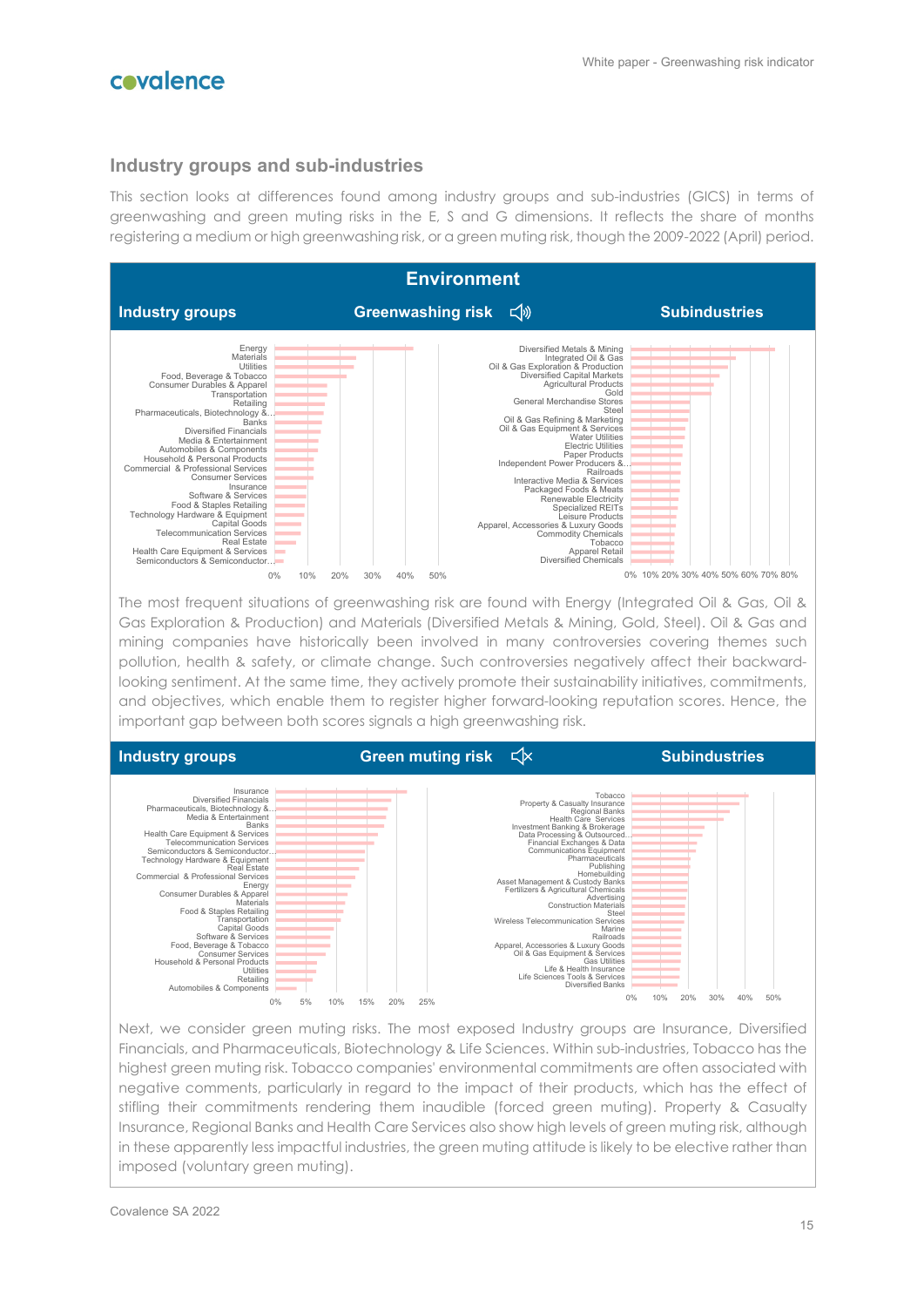

**Industry groups Green muting risk**  $\leq$   $\times$  **Subindustries** 0% 5% 10% 15% 20% 25% Sunan i Julia<br>Transporta Household & Personal Products Automobiles & Componer Energy Retailing<br>Health Care Equipment & Services<br>Food & Staples Retailing Consumer Durables & Apparel<br>Materials Semiconductors & Semiconductor… Utilities Consumer Services<br>Food, Beverage & Tobacco<br>Technology Hardware & Equipment<br>Media & Entertainment **Banks** Capital Goods Commercial & Professional Services Software & Services echnology &<br>Real Estate Pharmaceuticals, Biotechnology &… Diversified Financials Telecommunication Services Insurance 0% 10% 20% 30% 40% 50% ...Technology Hardware, Storage &<br>Industrial Conglomerates<br>Specialty Chemicals rated Telecommunication<br>Regional Banks<br>Air Freight & Logistics Paper Packaging<br>
Paper Packaging<br>
Asset Management & Custody Banks<br>
Life & Health Insurance<br>
Data Processing & Outsourced.<br>
Data Processing & Outsourced.<br>
Hotels, Resorts & Cruise Lines<br>
Integrated Telecommunication...<br>
Re Specialized REITs<br>Construction & Engineering<br>Specialized REITs Tobacco Tobacco<br>
Eife Sciences Tous & Services<br>
Life Sciences Tries & Rubber<br>
Semiconductor Equipment<br>
Multi-line Insurance<br>
Multi-line Insurance<br>
Property & Casualty Insurance<br>
Grand Case Ultilities<br>
Construction & Engine

and Diversified Capital Markets also register high levels of greenwashing risk.

As in the Environment dimension, Insurance tops the list for green muting risk in the Social dimension (especially within Multi-line Insurance and Property & Casualty Insurance). A possible interpretation of these results may be that Insurance, Telecommunication Services and Diversified Financials (Financial Exchanges & Data, Asset Management & Custody Banks) view themselves as less exposed to ESG risks and as "low footprint" companies. Hence, they remain cautious and discrete with their sustainability commitments.

With respect to subindustries, again, tobacco received the highest level of green muting risk. Companies' commitments in the social domain (e-cigarette, heated tobacco, responsible marketing, etc.) are in most cases commented with a negative tone and therefore, maintain a low level in forward-looking sentiment.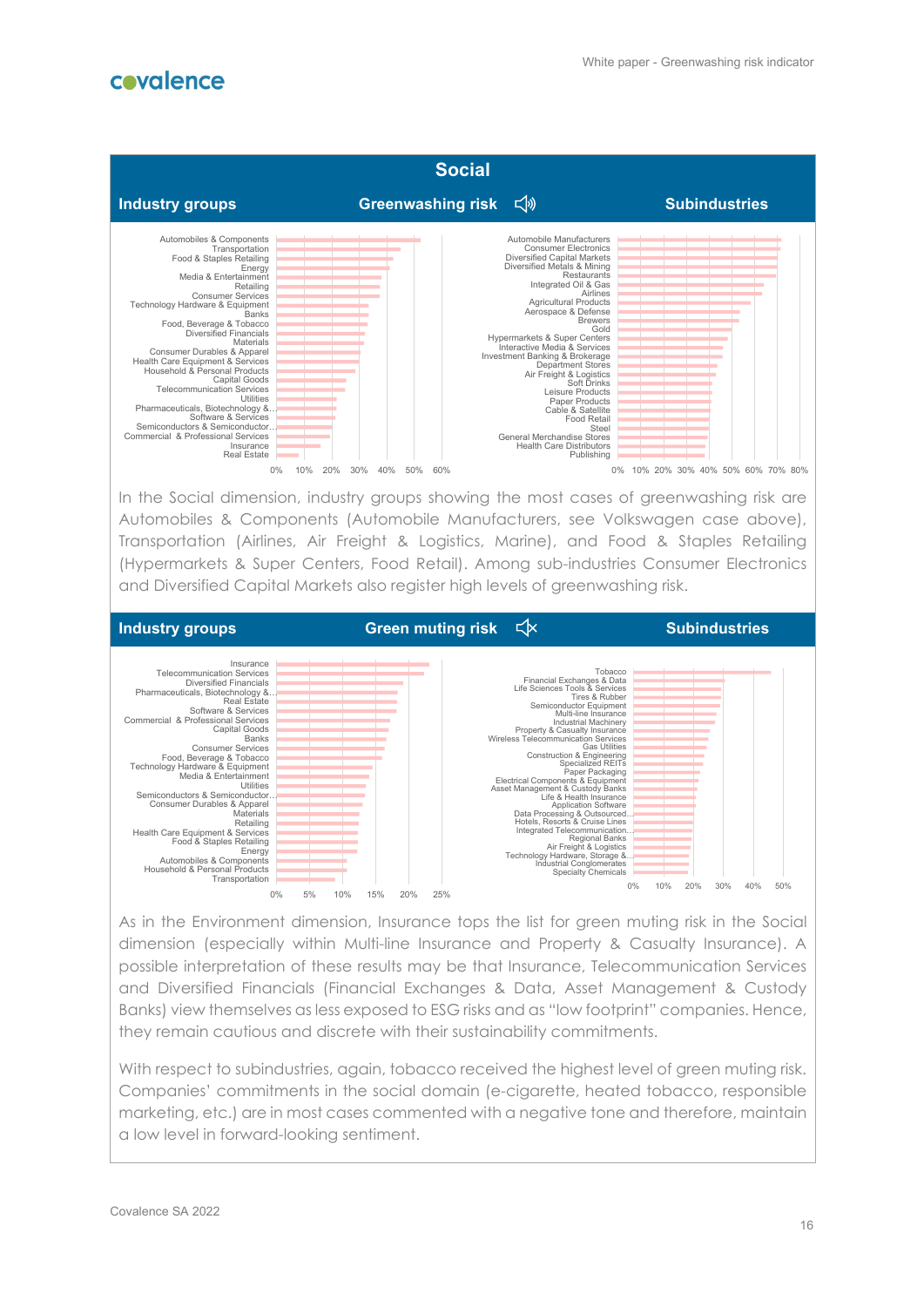

Insurance (Life & Health Insurance, Property & Casualty Insurance), Pharmaceuticals, Biotechnology & Life Sciences (Life Sciences Tools & Services, Pharmaceuticals) and Software & Services (Systems Software, Application Software).

At sub-industry level, Tobacco again registers by far the highest level of green muting risk. Next come Agricultural Products and Life Sciences Tools & Services. For companies active in these subindustries, the forward-looking sentiment is often inferior to the backward-looking sentiment, meaning their ESG commitments are inaudible, either because they are not communicated or because they are systematically challenged.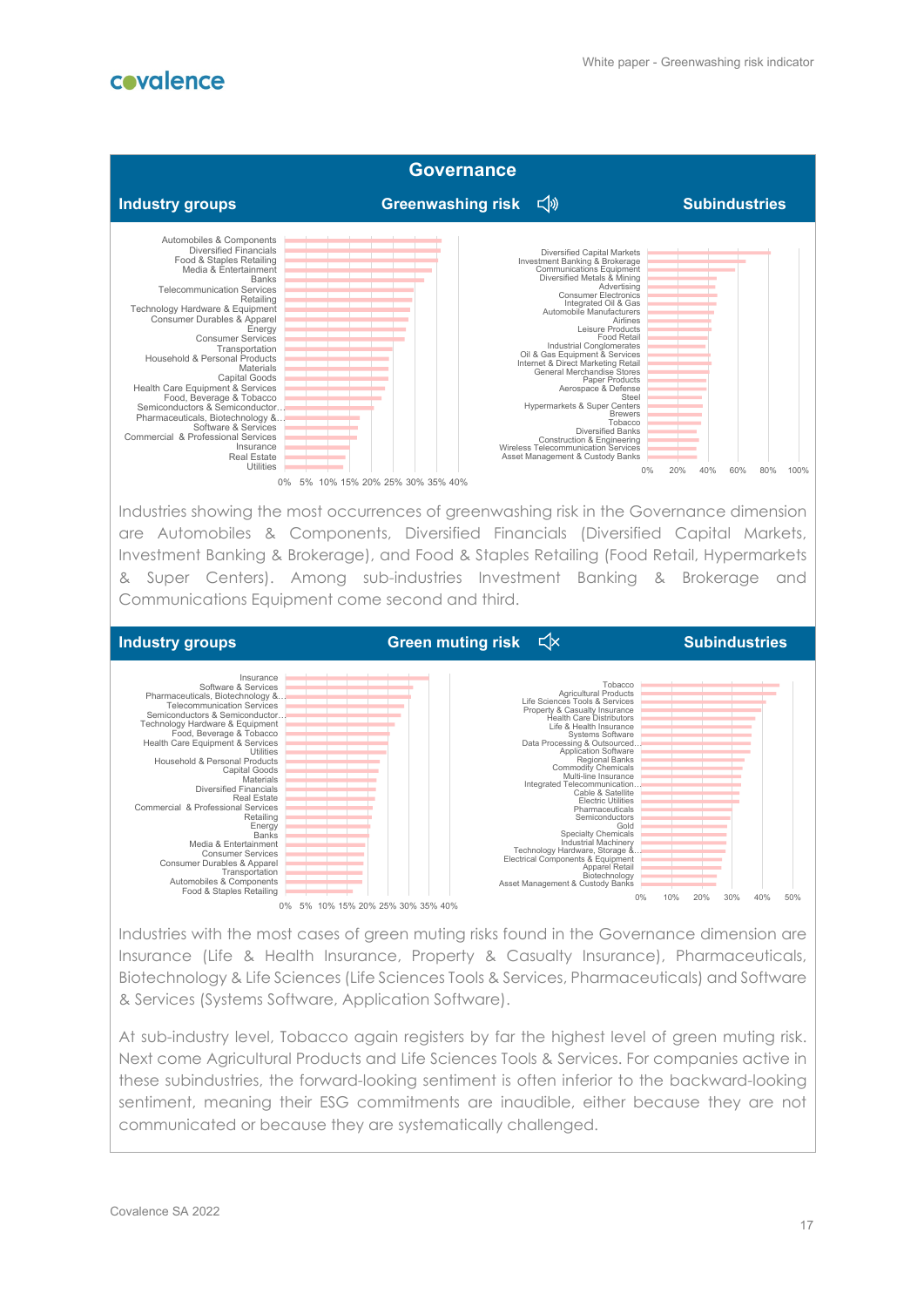

#### **Companies' home countries**

Finally, let us consider differences between companies' home countries in terms of greenwashing and green muting risks in the E, S and G dimensions. Again, charts below represent the share of months registering a medium or high greenwashing risk, or a green muting risk, through the 2009-2022 (April) period.



### Companies based in Australia show the most occurrences of greenwashing risk in the Environment dimension. These companies are mostly active in the following industry groups: Banks, Materials, Energy, and Utilities. Chile comes second (Utilities, Materials), South Africa third (Materials, Banks, Energy, Transportation, Food & Staples Retailing), and Brazil fourth (Materials, Energy, Food, Beverage & Tobacco, Utilities).

 $\leq$ 

When considering the share of months flagged with green muting risks, China came first (with companies mostly active in Technology Hardware & Equipment, Energy, and Materials). Ireland comes second (Transportation, Materials, Software & Services, and Capital Goods), India third (Software & Services, Materials, Energy), and Switzerland fourth (Commercial & Professional Services, Diversified Financials, Banks, Insurance).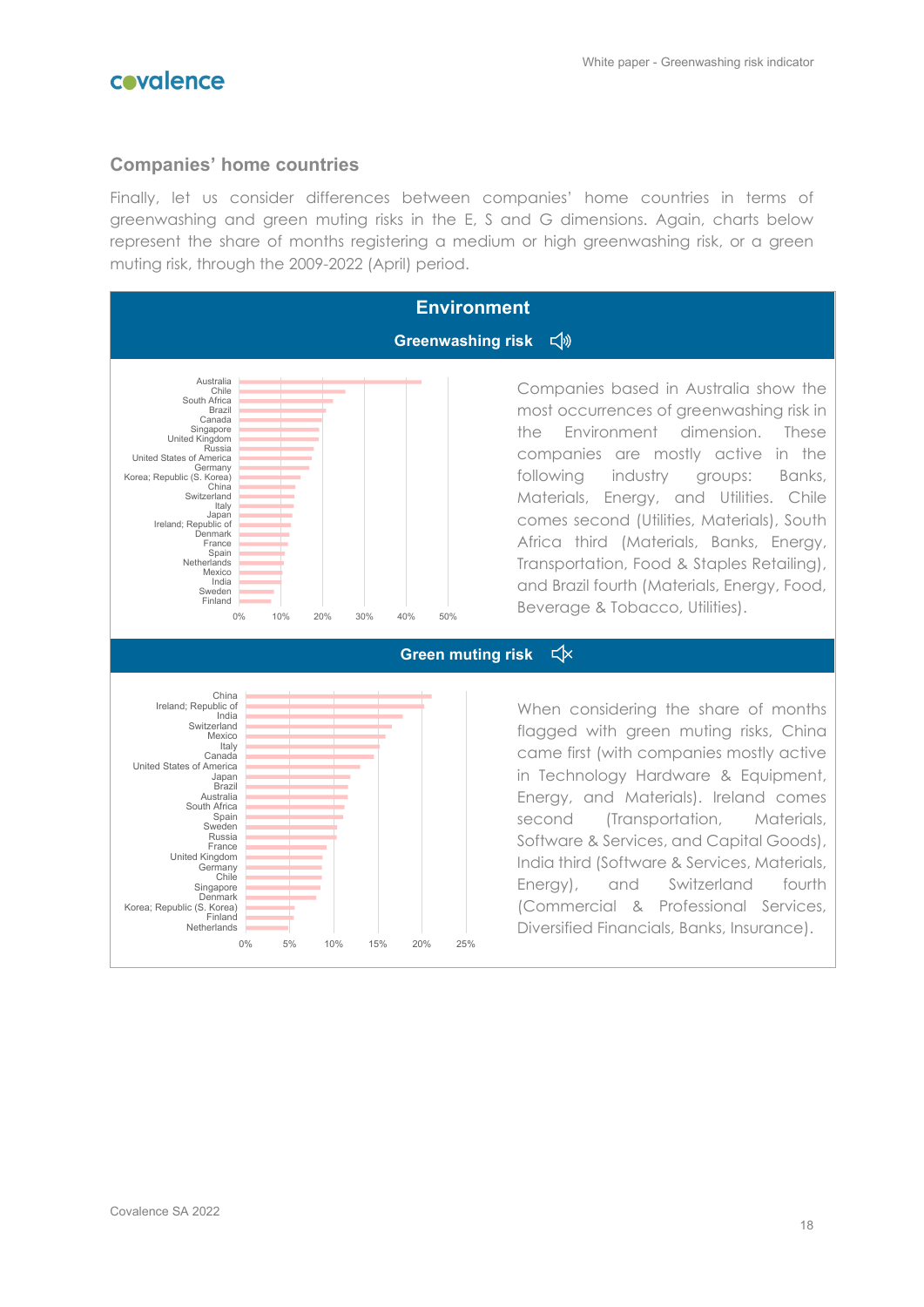

## **Social** Greenwashing risk  $\leq$ <sup>1</sup>



In the Social dimension Italy registers the most situations of greenwashing risk, with companies mostly active in Automobiles & Components, Energy, Utilities, Banks, and Capital Goods. South Korea came second (Technology Hardware & Equipment, Materials, Automobiles & Components, Capital Goods), Brazil third (Materials, Food, Beverage & Tobacco, Utilities), and Australia fourth (Transportation, Energy, Utilities, Banks, Materials).

 $\leq$   $\times$ **Green muting risk**



Switzerland registers the most situations of green muting risk in the Social dimension. Various industries are involved in this phenomenon: Banks, Capital Goods, Commercial & Professional Services, Diversified Financials, Food, Beverage & Tobacco, Insurance, Materials, Pharmaceuticals, Biotechnology & Life Sciences, Semiconductors & Semiconductor Equipment. The Swiss green muting is voluntary rather than forced. Two potential explanatory factors: politically, Switzerland tends to focus on the environmental and economic pillars of sustainability compared to the social one; and culturally, certain traits of the Swiss identity, like pragmatism, cautiousness, discretion, and modesty, do not favor the expression of ambitious commitments and targets.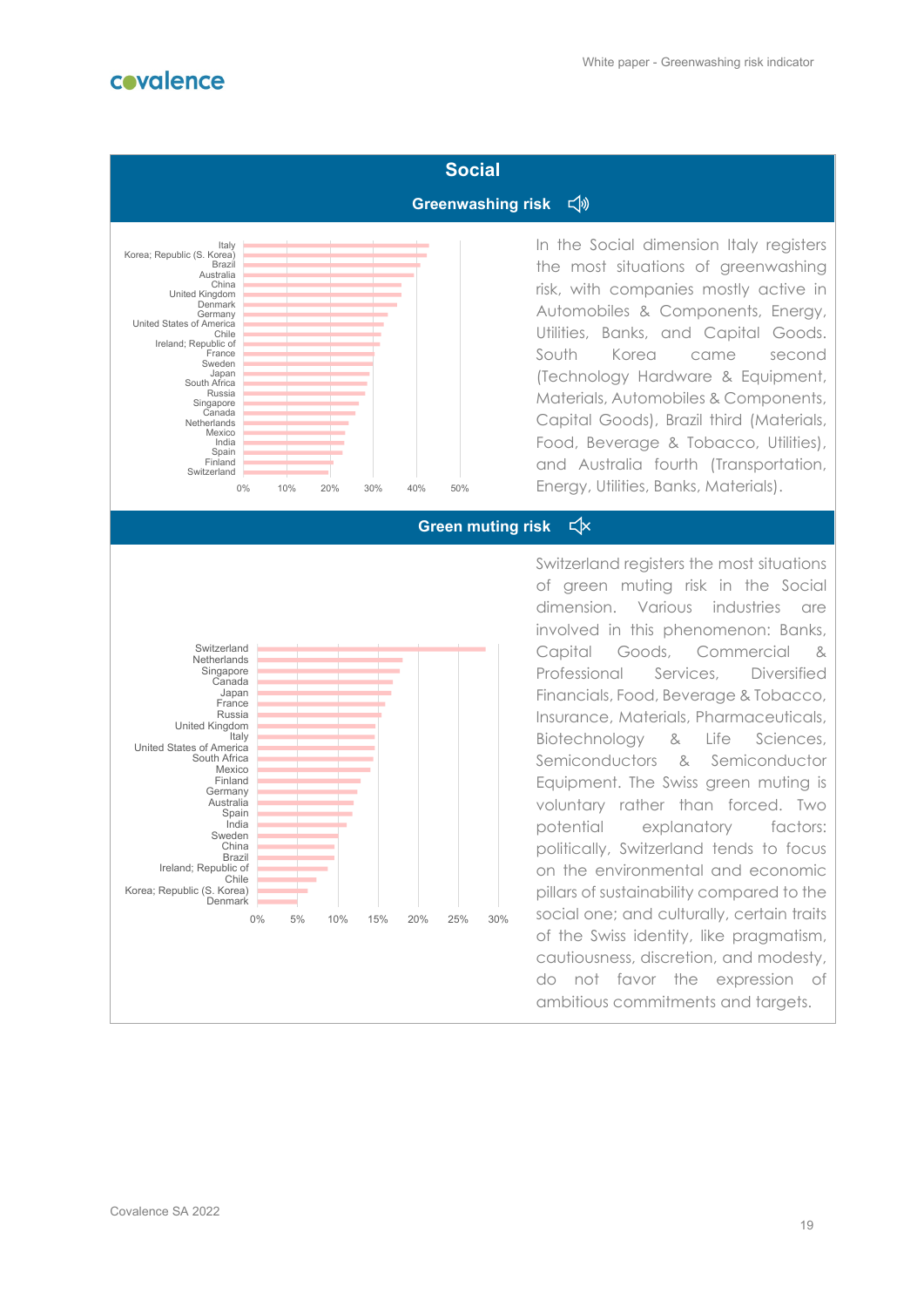

#### **Governance**

#### √》 **Greenwashing risk**



The following countries register the most cases of greenwashing risk in the Governance dimension: Australia (Banks, Diversified Financials, Energy, Materials), UK (Banks, Capital Goods, Consumer Durables & Apparel, Consumer Services, Materials), Brazil (Food, Beverage & Tobacco, Utilities, Materials), and Germany (Banks, Capital Goods, Consumer Durables & Apparel, Materials, Semiconductors & Semiconductor **Equipment**, Transportation, Utilities).

#### $\leq$   $\times$ **Green muting risk**



As with the Social dimension, Switzerland comes on top of the list for green muting risk in the Governance dimension. Again, companies from various industries are involved. An important component of the Governance dimension is sustainability strategy. The aforementioned political and cultural reasons may also be drawn upon here to explain why Swiss companies seem to be reluctant to openly communicate their sustainability commitments, targets and objectives. Mexico, Sweden, and Japan come next.